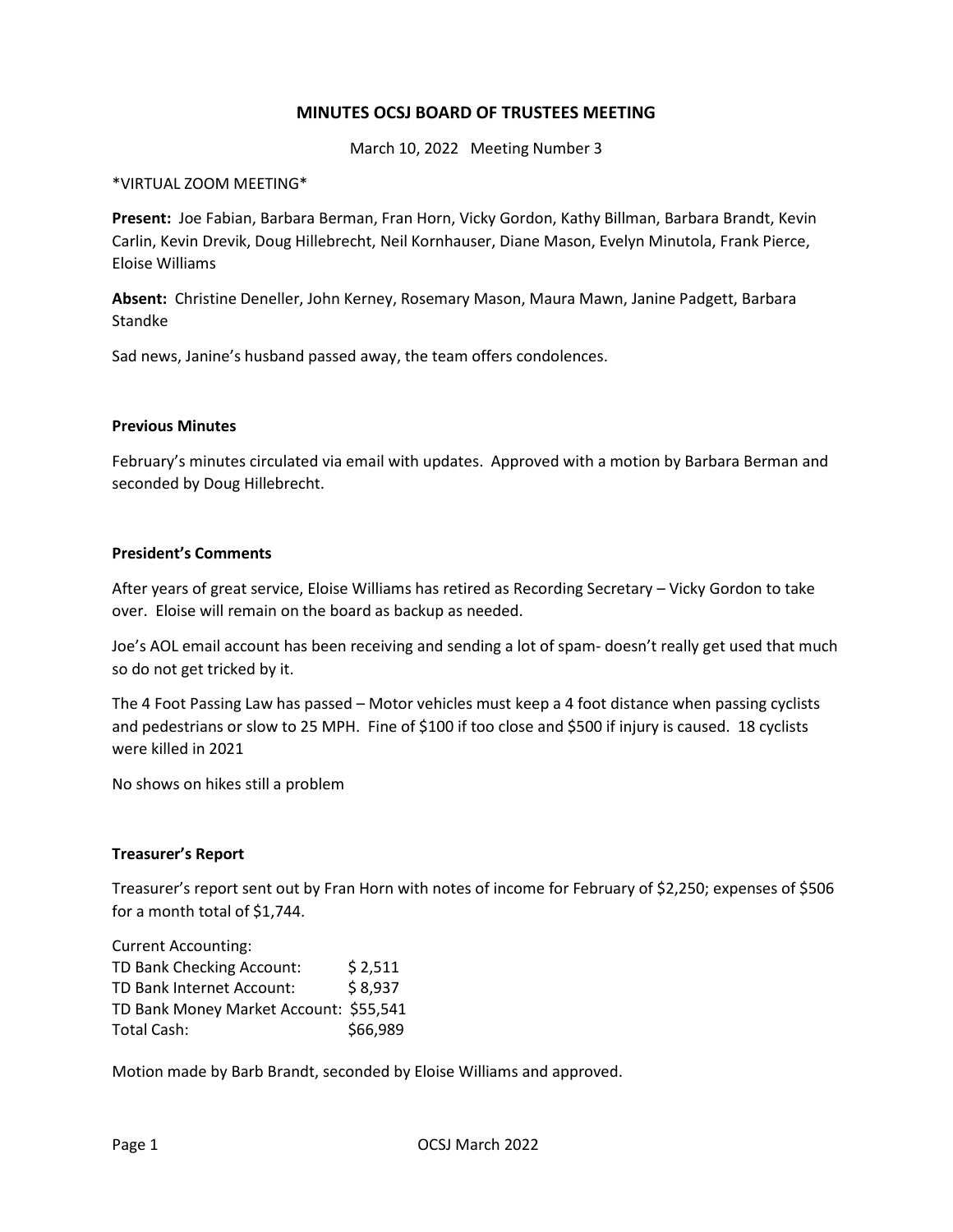#### **Membership Report**

Diane Mason for Ro Mason – February ended with 1562 members which includes 49 new members.

#### **Activities Chair – Frank Pearce** No new news

**Canoe/Kayaking** Getting ready for Spring. Should see some events starting April

#### **Hiking – Diane Mason**

73 Hikes in February on 25 days and 27 leaders. There are currently 1269 members as of 3/9/22 (up from 1250 in February).

People still struggling with Meetup because they get signed off and don't realize it. If anyone mentions having trouble with RSVPs, tell them to check if they are signed in (look for their name and profile picture in the top right hand corner).

New Hiking Leaders

-Beth Mowery's first hike was 3/7. She is willing to lead again.

Hiking Leader Training

- 15 people volunteered (14 qualified to lead and invited to a session)

- Four training dates scheduled: First two held 3/5 and 3/10 Others are 3/19, and 3/26/22.

- Handouts: folder with a 10 page manual, various forms, Neil's meetup instructions and a business card.

- Using the Batsto River Trail (the white trail) as a "classroom" for a walk and talk, followed by a sit down to discuss handout materials.

- Asking for \$131.96 reimbursement for materials (works out to \$10.00 invested per leader).

# **Cycling – Neil Kornhouser**

February had more Road Rides over Trail Rides. Planning for more D Rides as well as new leaders. Holding Zoom meetings for new and current leaders with instructions on how to create events in Meetup and using GPS to help with locations. Still issues with drivers too close despite new 4 foot law.

# **Cross Country Skiing – Barbara Brandt**

Winter is over. 2 trips were planned however BnB Hostess came down with Covid. Currently planning for Apres Party and working already on next year.

# **Backpacking/Camping – Kevin Drevik**

Having a backpacking demo with equipment setups including used equipment to sell at the Hot Dog Hike.

Planning a 3 day trip in VA in April and a Beginners Backpack Trip on the Mullica River Trail in May.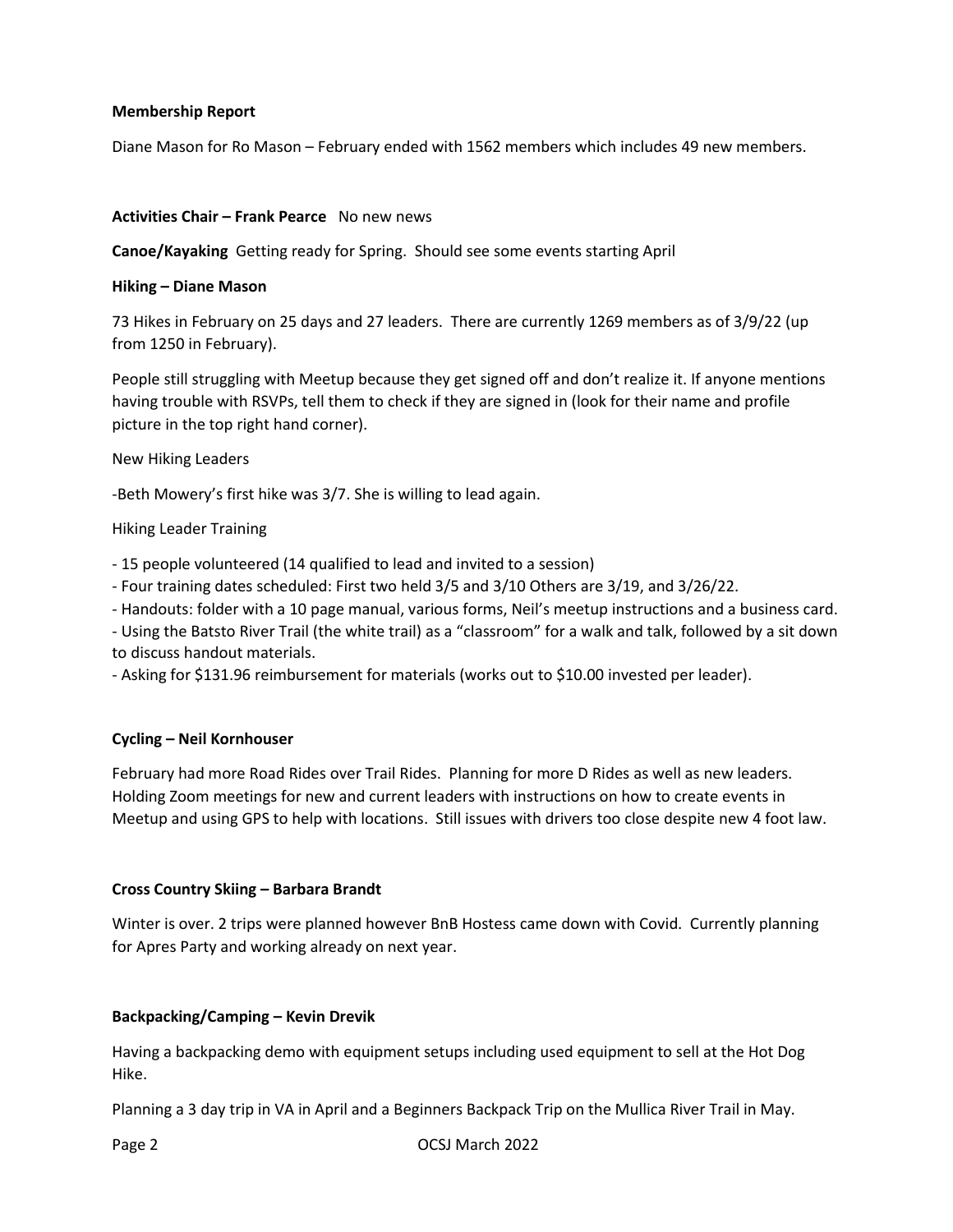# **Trail Maintenance – Ro Mason/Diane reporting**

Work on 1808 Trail continues. From Batsto to Buttonwood, gorgeous trail through cedar swamp on an old logging road. State will be getting bridge materials. Looking at a Summer or Fall official opening.

#### **Fund Requests**

**\$2,000 request for food and supplies for Spring Picnic.** Motion made by Diane Mason and seconded by Barbara Berman. Passed.

**\$131.96 for Training Manuals.** Diane Mason made the request. Motion made by Fran Horn and seconded by Neil Kornhauser. Passed.

# **Old Business**

GUEST POLICY – Diane Mason. Members may bring a Guest with Leader approval. A person can come as a guest on one of each type of activity: bike, hike, kayak. Family memberships should include all the names to help determine permissions, and helpful if each has their own Meet-up account when +1s aren't allowed.

REPLY ALL – Barb Berman/Joe Fabian. Keep reply all at a minimum – no need to reply for meeting discussion topics.

BOARD MEMBER ROLES AND RESPONSIBILITIES – Barb Berman. Still waiting on one, will combine when all received.

#### **New Business**

NEWSLETTERS - Ability for administrative permission to directly add newsletters to website, Frank will research

SPRING PICNIC Update. Budget sent to members. Clarification the subs are 22" which will be cut into smaller sections. Will encourage people to bring their own water bottles to refill. Trash and recycling stations will be set up and all trash will be removed. Have 14 committee members plus 6 activity leaders who will volunteer to set-up, greet, serve food and clean-up.

Activities for the day are:

- 3 hikes (3 mile-Dave Bicking, 5 mile-Roger Lederle, 9 mile-Mark Silverstein)
- 2 bike rides (C road ride-Jeff, Neil working on a leader for a D ride)
- Paddling on the pond (Frank and Joe Logan)

HIKING LEADERS MANUAL – will distribute at Leaders Banquet

VENDOR INFORMATION for OCSJ branded logo products. Barb will send to Board Kevin Drevik's suggestions for review and discussion at next meeting.